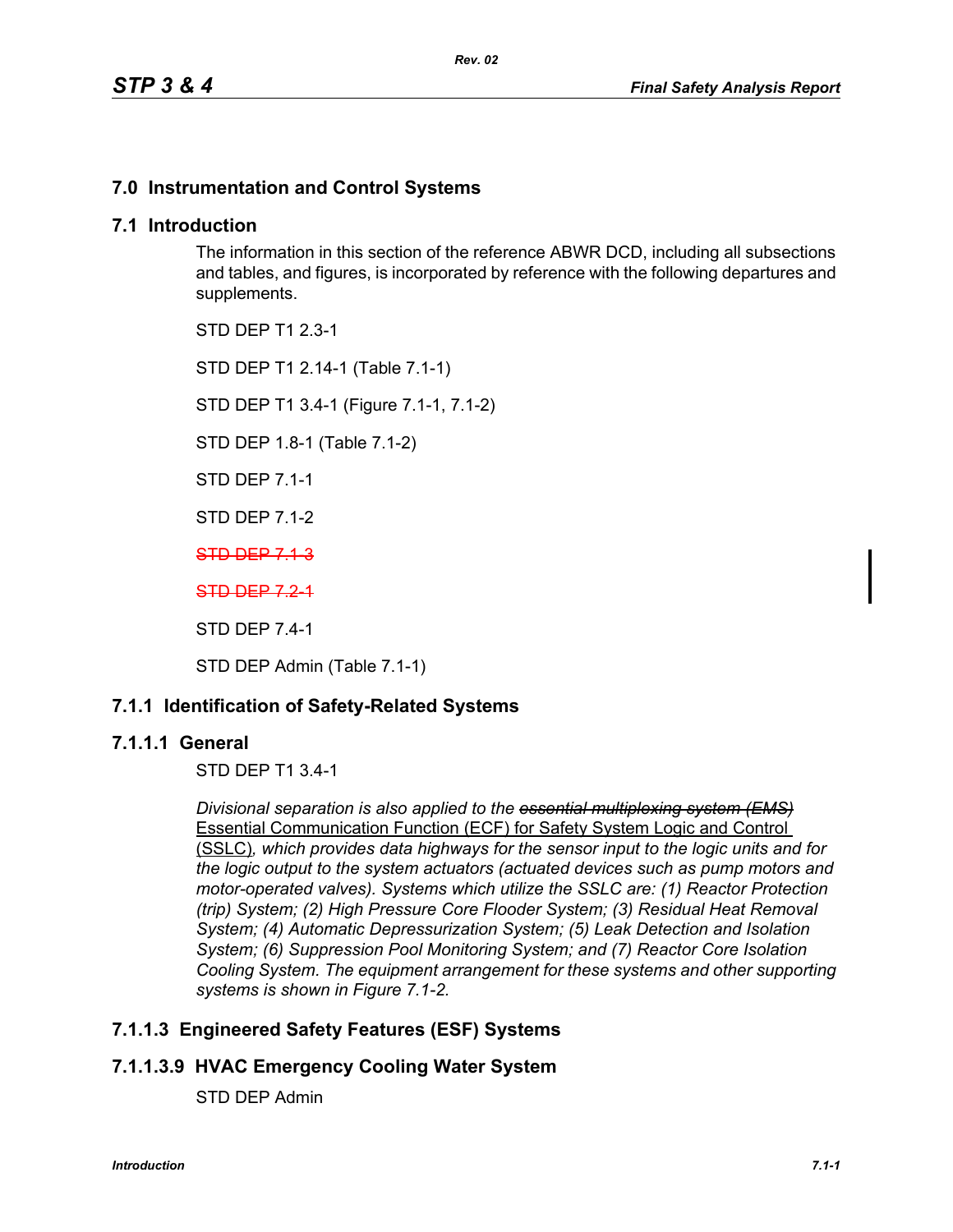*Automatic instrumentation and control is provided to assure that adequate cooling is provided for the main control room, the control building essential electrical equipment rooms, and the diesel generator cooling coils* reactor building essential electrical equipment rooms.

*Rev. 02*

# **7.1.1.4 Safe Shutdown Systems**

# **7.1.1.4.1 Alternate Rod Insertion Function (ARI)**

STD DEP 7.4-1

*Though not required for safety, instrumentation and controls for the ARI provide a means to mitigate the consequences of anticipated transient without scram (ATWS) events. Upon receipt of an initiation signal (based on either high reactor dome pressure or low reactor water level from the Recirculation Flow Control System), the RCIS System controls the fine motion control rod drive (FMCRD) motors such that all operable control rods are driven to their full-in position.* The Recirculation Flow Control System (upon detection of either high reactor dome pressure, low reactor water level or Manual ARI initiation) activates opening signals for the ARI valves of the Control Rod Drive (CRD) System (i.e., for backup hydraulic insertion of the control rods) and activates ARI initiation command signals to the Rod Control and Information System (i.e., for electric motor insertion of all operable control rods to the full-in position). *This provides a method, diverse from the hydraulic control units (HCUs), for scramming the reactor.* the SCRAM function of the Reactor Protection System and associated CRD hydraulic control units (HCUs), for achieving insertion of control rods.

# **7.1.2 Identification of Safety Criteria**

# **7.1.2.1.4 Instrument Errors**

STD DEP 7.1-1

*The design considers instrument drift, testability, and repeatability in the selection of instrumentation and controls and in the determination of setpoints. Adequate margin between safety limits and instrument setpoints is provided to allow for instrument error. (safety limits, setpoints, and margins are provided in Chapter 16). (safety limits are* provided in Chapter 16 and the methods for calculating, *setpoints, and margins are provided*described *in* the Bases for *Chapter 16). The amount of instrument error is determined by test and experience. The setpoint is selected based on the known error. The recommended test frequency is greater on instrumentation that demonstrates a stronger tendency to drift.*

# **7.1.2.1.4.1 Safety System Setpoints**

STD DEP 7.1-1

*The* methods for calculating *safety system setpoints are listed*described *in the Chapter 16* Instrument Setpoint Summary ReportBases for Chapter 16 *for each safety system. The settings are determined based on operating experience and conservative analyses. The settings are high enough to preclude inadvertent initiation of the safety*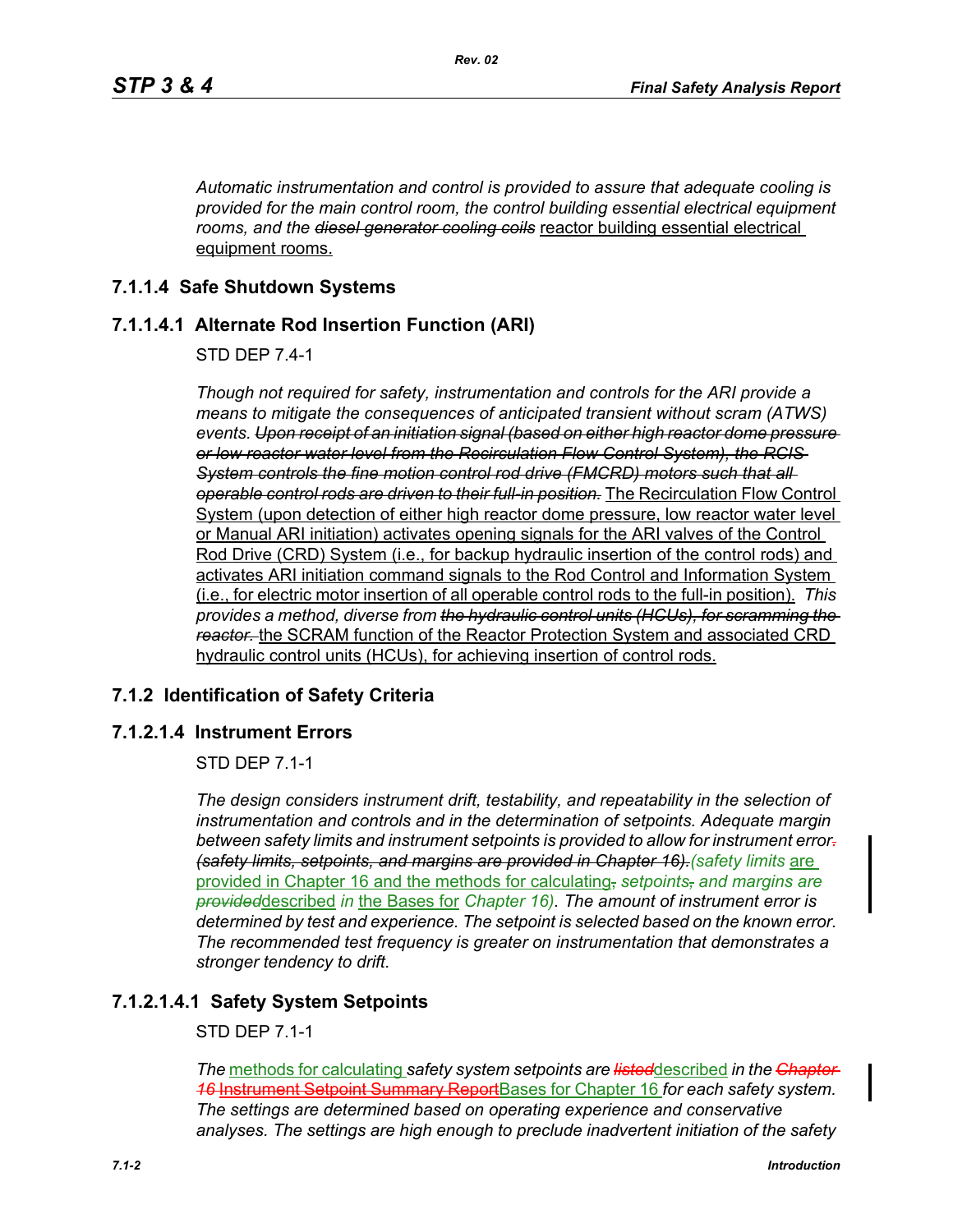*Rev. 02*

*action but low enough to assure that significant margin is maintained between the actual setting and the limiting safety system settings. Instrument drift, setting error, and repeatability are considered in the setpoint determination (Subsection 7.1.2.1.4). The margin between the limiting safety system settings and the actual safety limits includes consideration of the maximum credible transient in the process being measured.*

## **7.1.2.1.6 [Protection System Inservice Testability**

## STD DEP T1 3.4-1

*The RPS and ESF*ELCS *Systems can be tested during reactor operation by six separate tests. The first five tests are primarily manual tests and, although each individually is a partial test, combined with the sixth test they constitute a complete system test. The sixth test is the self-test of the safety system logic and control which automatically tests the complete system excluding sensors and actuators.*

- *(4) The fourth test checks calibration of analog sensor inputs at the analog inputs of the remote multiplexing units.* Remote Digital Logic Controllers (RDLCs). *With a division-of-sensors bypass in place, calibrated, variable ramp signals are injected in place of the sensor signals and monitored at the SSLC control room panels for linearity, accuracy, fault response, and downscale and upscale trip response. The test signals are adjustable manually from the control room and also are capable of performing an automatic sequence of events. When surveillance testing during plant shutdown, trip coincidence and actuated device operation can be verified by simultaneous trip tests of coincident channels. Pressure transmitters and level transmitters are located on their respective local panels. The transmitters can be individually valved out of service and subjected to test pressure to verify operability of the transmitters as well as verification of calibration range. To gain access to the field controls on each transmitter, a cover plate or sealing device must* may be removed. Access to the field controls is granted only to qualified personnel *for the purpose of testing or calibration adjustments.*
- *(6) The sixth test is an integrated self-test provision built into the microprocessors within the SSLC. It consists of an online, continuously operating, self-diagnostic* diagnostics,*monitoring network, and an offline semi-automatic (operator initiated, but automatic to completion), end-to-end surveillance program.* Cross channel comparison of sensor inputs is performed by plant computer functions. *Both online and offline functions operate independently within each of the four divisions. There are no multidivisional interconnections associated with self-testing.*

*The self-test function is classified as safety-related. Its software*/firmware *are an integral part of the SSLC and, as such, are qualified to Class 1E standards.*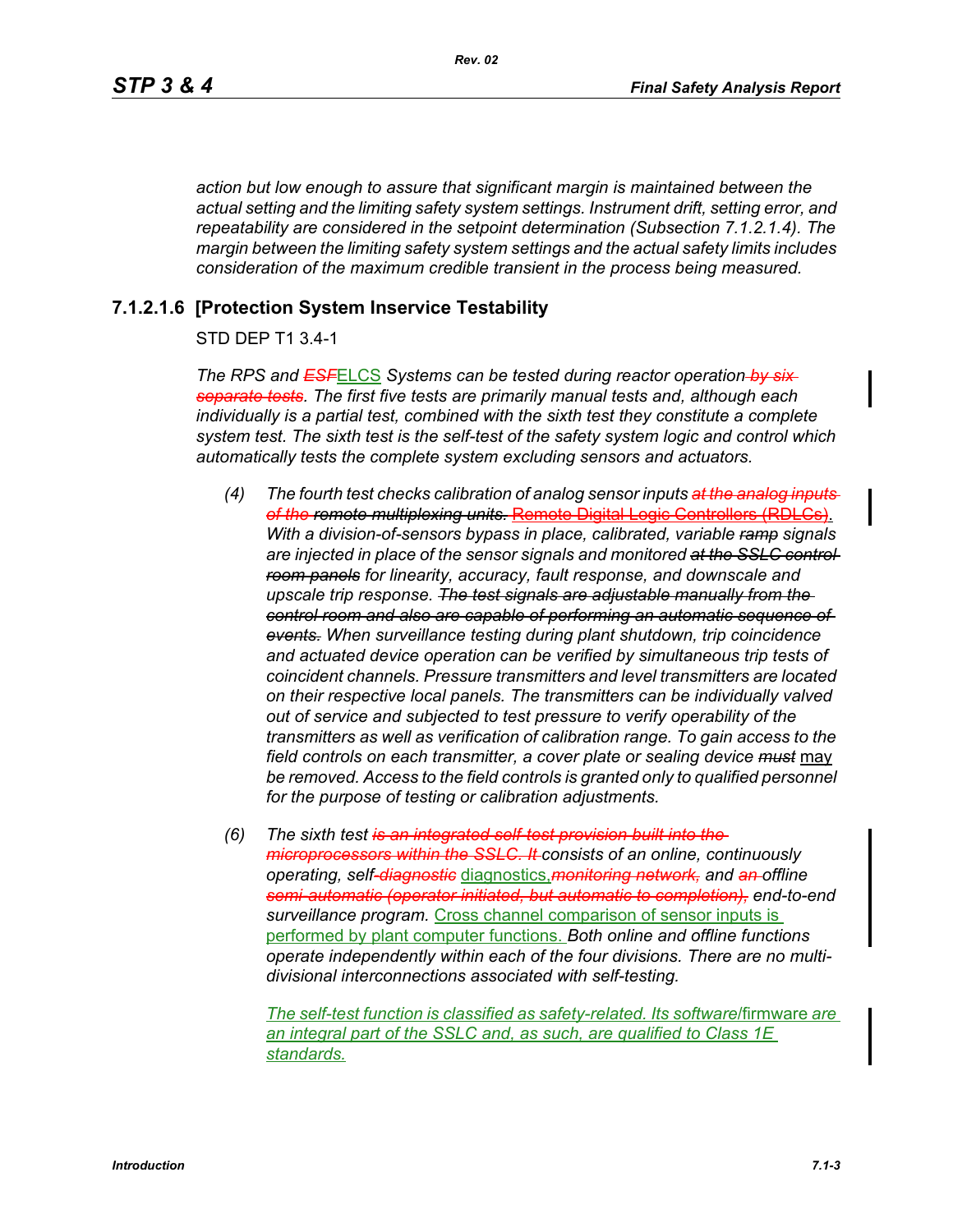*The hierarchy of test capability is provided to ensure maximum coverage of all EMS* ECF*/SSLC functions, including logic functions and data communication links. Testing shall include:*

*Rev. 02*

*(a) Online Continuous Testing*

*A self-diagnostic program monitors each signal processing module from input to output. Testing is automatic and*Diagnostic testing *is performed periodically*as part of the online functions *during normal operation. Tests will verify the basic integrity of each card or module on the microprocessor bus. All operations are part of normal data processing intervals and will not affect system response to incoming trip or initiation signals. Automatic initiation signals from plant sensors will override an automatic test sequence and perform the required safety function. Process or logic signals are not changed as a result of self-test* diagnostic *functions.*

The following standard supplement enhances the design description.

The testself-diagnostic function does not degrade system reliability. The logic returns to its original state after the test sequence is eompleted. Indications of test status (normal or in-test) and results (pass, fail) is provided.

#### STD DEP T1 3.4-1

*Self-diagnosis includes monitoring of overall program flow, reasonableness of process variables, RAM and PROM*and processor memory *condition, and device interlock logic. Testing includes continuous error checking of all transmitted and received data on the serial data* data communication *links of each SSLC controller; for example, error checking by parity check, checksum, or cyclic redundancy checking (CRC) techniques.*

*A fault is considered the discrepancy between an expected output of a permissive circuit and the existing present state.*

*Actuation of the trip function is not performed during this test. The selftest*diagnostic *function is capable of detecting and logging intermittent failures without stopping system operation. Normal surveillance by plant personnel will identify these failures, via a diagnostic display, for preventive maintenance.*

*Self-test* diagnostic *failures (except intermittent failures) are annunciated to the operator at the main control room console and logged by the process* plant *computer. Faults are identified to the replacement board or module level and positively indicated at the failed unit.*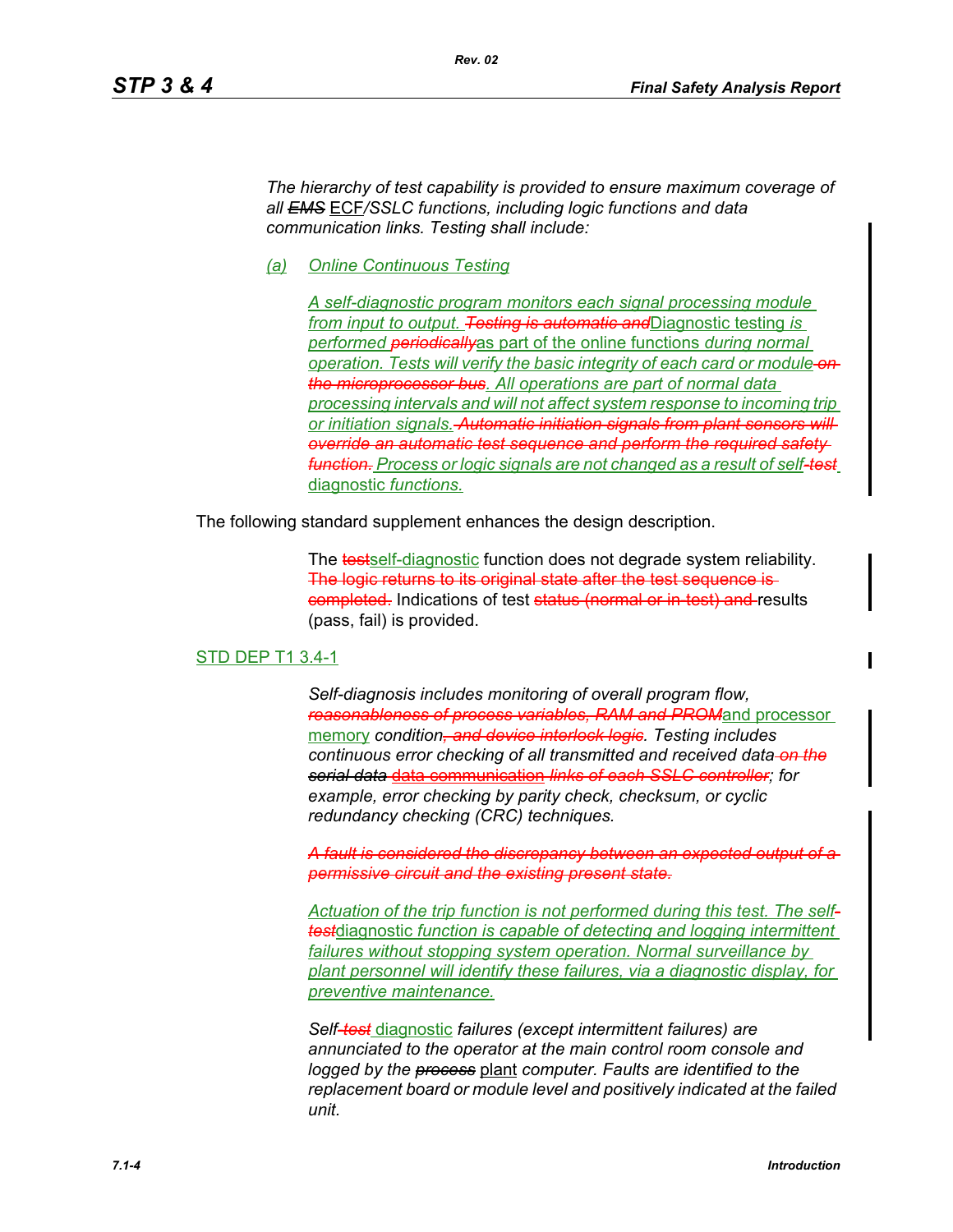*The continuous surveillance monitoring*self-diagnostic function *also includes power supply voltage levels, card-out-of-file interlocks, and battery voltage levels on battery-backed memory cards (if used). Outof-tolerance conditions will result in an inoperative (out-ofservice) condition for that particular system function.*and verification of the module configuration.

*Automatic system self-testing occurs during a portion of every periodic transmission period of the data communication network. Since exhaustive tests cannot be performed during any one transmission interval, the test software is written so that sufficient overlap coverage is provided to prove system performance during tests of portions of the circuitry, as allowed in IEEE 338.*

*The Essential Multiplexing System (EMS)* Essential Communication Function (ECF) *is included in the continuous, automatic self-test diagnostic function. Faults at the Remote Multiplexing Units (RMUs)* Remote Digital Logic Controllers (RDLCs) *are alarmed in the main control room. Since the EMS* ECF *is dual in each division, self- test supports automatic reconfiguration or bypass of portions of EMS* ECF *after a detected fault, such that the least effect on system availability occurs...* A fault on one of the two communication paths will not prevent *system operation through the unfaulted path.*

*(b)* Offline Semi-automatic End-to-End (Sensor Input to Trip Actuator) **Testing** 

*The more complete, manually-initiated internal self-test is available when a unit is offline for surveillance or maintenance testing. This test*  exercises the trip outputs of the SSLC logic **processors**. The channel *containing the processors* logic *will be bypassed during testing.*

*A fault is considered the inability to open or close any control circuit.*

*Self-test*Test *failures are displayed on a front panel readout device or other diagnostic unit.*

*To reduce operator burden and decrease outage time, a surveillance test controller (STC)*maintenance and test processor (MTP) *is provided as a dedicated instrument in each division of SSLC* ELCS. *The STC performs semi-automatic (operator-initiated)*MTP is used for *testing of SSLC* ELCS *functional logic, including trip, initiation, and interlock logic.*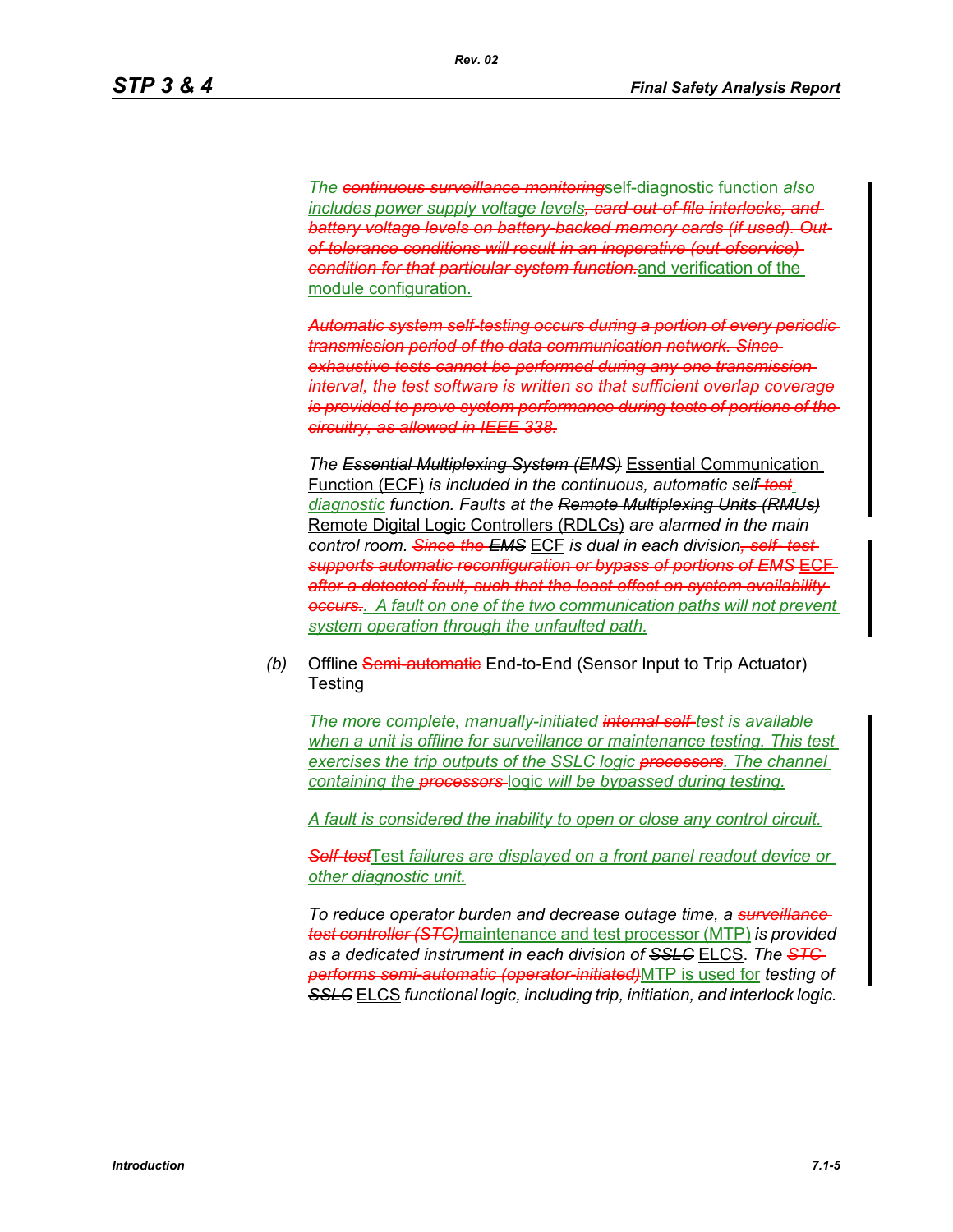*Test coverage includes verification of correct operation of the following capabilities, as defined in each system IBD:*

- *(i) Each 2/4 coincident logic function.*
- *(ii) Serial and parallel I/O, including manual control switches, limit switches, and other contact closures.*
- *(iii) The 1/N trip selection function.*
- *(iv)* (iii) *Interlock logic for each valve or pump.*

*A separate test sequence for each safety system is operator-selectable; testing will proceed automatically to conclusion after initiation by the operator. Surveillance testing is performed in one division at a time. The surveillance test frequency is given in Chapter 16.*

*The STC injects test patterns through the EMS* Essential Communication Function (ECF) of the ELCS *communications links to the RMUs* RDLCs. *It then tests the RMUs* "RDLCs" *ability to format and transmit sensor data through and across the EMS/SSLC* ECF of the ELCS *interface, in the prescribed time, to the load drivers. Under the proper bypass conditions, or with the reactor shut down, the load drivers themselves may be actuated.***]** \*

# **7.1.2.4 Safe Shutdown Systems—Instrumentation and Controls**

# **7.1.2.4.1 Alternate Rod Insertion Function (ARI)—Instrumentation and Controls**

#### STD DEP 7.1-2

STD DEP 7.4-1

*(2) Non-safety-Related Design Bases*

*The general functional requirements of the instrumentation and controls of the ARI function are to:*

*(a) Provide alternate and diverse method for inserting control rods using fine motion control rod drive (FMCRD) electric motors.* the ARI valves

*<sup>\*</sup> See Subsection 7.1.1.2.*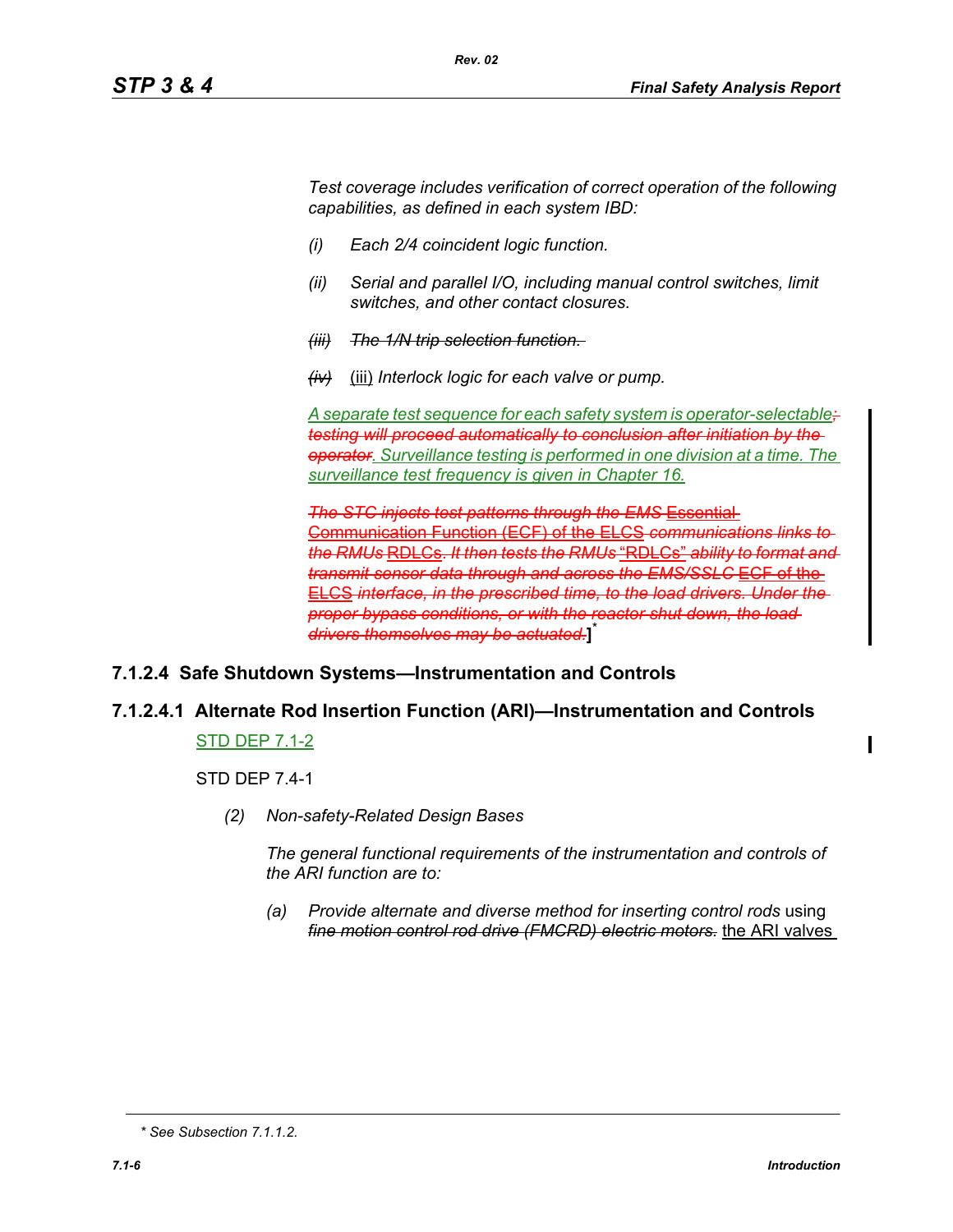of the Control Rod Drive System or using the ARI motor run-in function of the Rod Control and Information System.

- *(b) Provide for automatic and manual operation of the system* function*.*
- *(c) Provide assurance that the ARI shall be highly reliable and functional in spite of a single failure.*
- *(d) Provide assurance that the ARI shall operate when necessary (FMCRD motors shall be connected to the emergency diesel generators).* (e.g., the stepping motor driver modules (SMDMs), which control the fine motion control rod drive (FMCRD) motors, shall derive their input power from a power bus that can automatically receive power from an emergency diesel generator, if necessary).
- *(e) Mitigate the consequences of anticipated transient without scram (ATWS) events.*

## **7.1.2.6 Other Safety-Related Systems**

#### **7.1.2.6.1 Neutron Monitoring System (NMS)—Instrumentation and Controls**

### **7.1.2.6.1.1 Startup Range Neutron Monitoring (SRNM) Subsystem**

STD DEP 7.1-2

*(1) Safety Design Bases*

*General Functional Requirements:*

- *(d)* The SRNM subsystem will provide Anticipated Transient Without Scram (ATWS) permissive signals to the ESF Logic and Control System (ELCS).
- *(2) Non-safety-Related Design Bases*

**The SRNM Subsystem shall be able to perform the following** 

*(d) Provide a continuous measure of the time rate of change of neutron (reactor period) over the range from –100 s to (–) infinity and (+) infinity to +10s +3s.*

#### **7.1.2.6.1.2 Flow Rate Subsystem**

STD DEP 7.1-2

*(1) Safety Design Bases*

*General Functional Requirements:*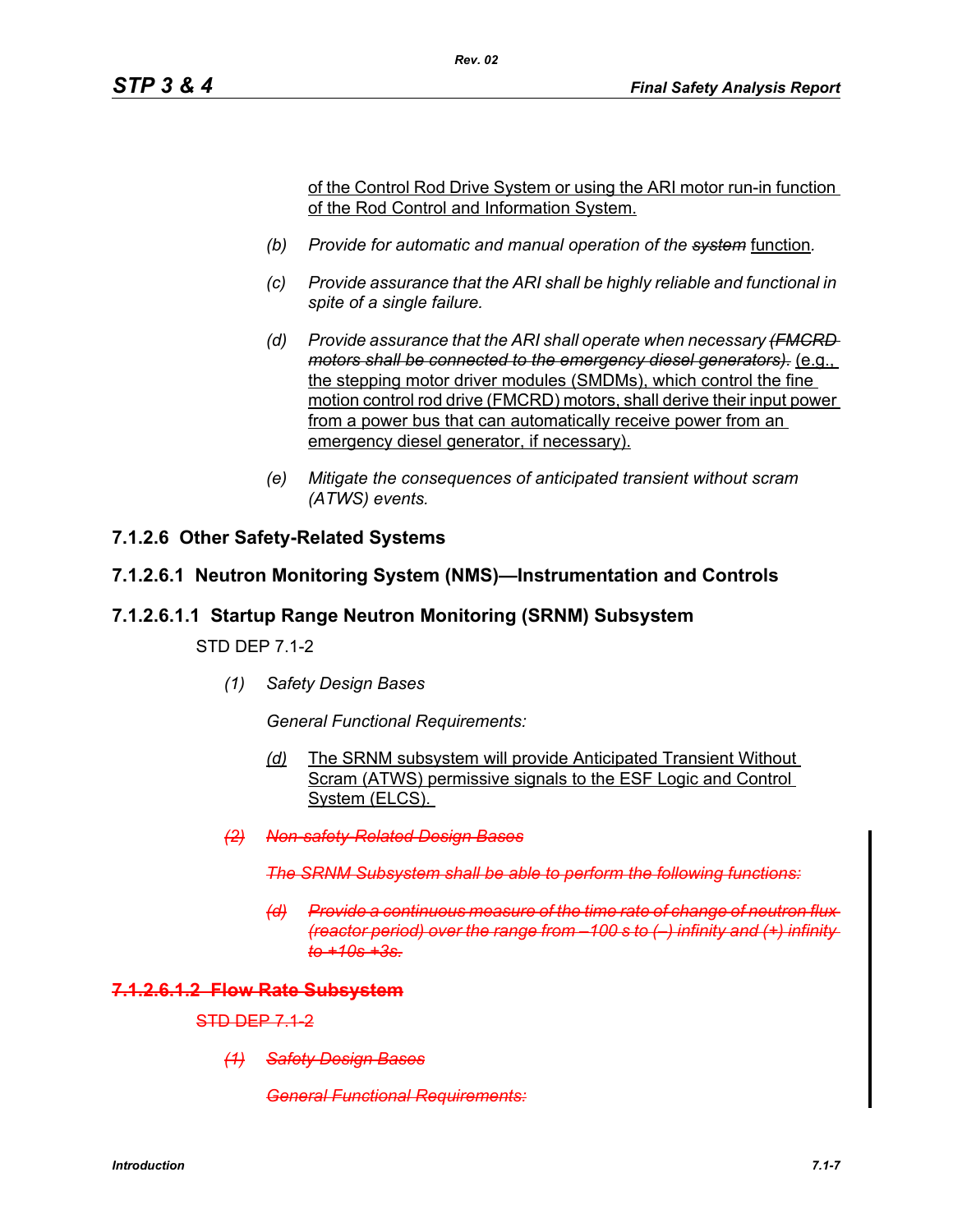*The flow rate subsystem, as part of the APRM Subsystem control and reference signal for the APRM core flow-rate dependent trips. It consists of a flow measurement from the recirculation system and signal*  **conditioning equipment does this by converting** pressure signal from the Recirc Flow Control System (RF rate signal*.*

## **7.1.2.6.1.4 Average Power Range Monitor (APRM) Subsystem**

STD DEP 7.1-2

*(1) Safety Design Bases*

*General Functional Requirements:*

*The general functional requirements are that, under the worst permitted input LPRM bypass conditions, the APRM Subsystem shall be capable of generating a trip signal in response to average neutron flux increases in time to prevent fuel damage. The APRM generator trip functions with trip inputs to the RPS also include: simulated thermal power trip, APRM inoperative trip, core flow rapid decrease trip, and core power oscillation trip of the oscillation power range monitor (OPRM). The OPRM design basis is to provide a trip to prevent growing core flux oscillation to prevent thermal limit violation, while discriminating against false signals from other signal fluctuations not related to core instability. The independence and redundancy incorporated into the design of the APRM Subsystem shall be consistent with the safety design bases of the Reactor Protection System (RPS). The RPS design bases are discussed in Subsection 7.1.2.2.*

The APRM subsystem also provides Anticipated Transient Without Scram (ATWS) permissive signals to the ESF Logic and Control System (ELCS) as described in Subsection 7.6.1.1.2.2(5).

### **7.1.2.6.1.5 Automated Traversing Incore Probe (ATIP) Subsystem**

STD DEP 7.1-3

*(2) Non-Safety-Related Design Bases*

*The ATIP shall meet the following power generation design b* 

*(d)* Provide an automatic function of retracting ATIP and closing the containment isolation valves for the ATIP lines in response to an signal

### **7.1.2.6.2 Process Radiation Monitoring System**

STD DEP T1 2.3-1

STD DEP 7.2-1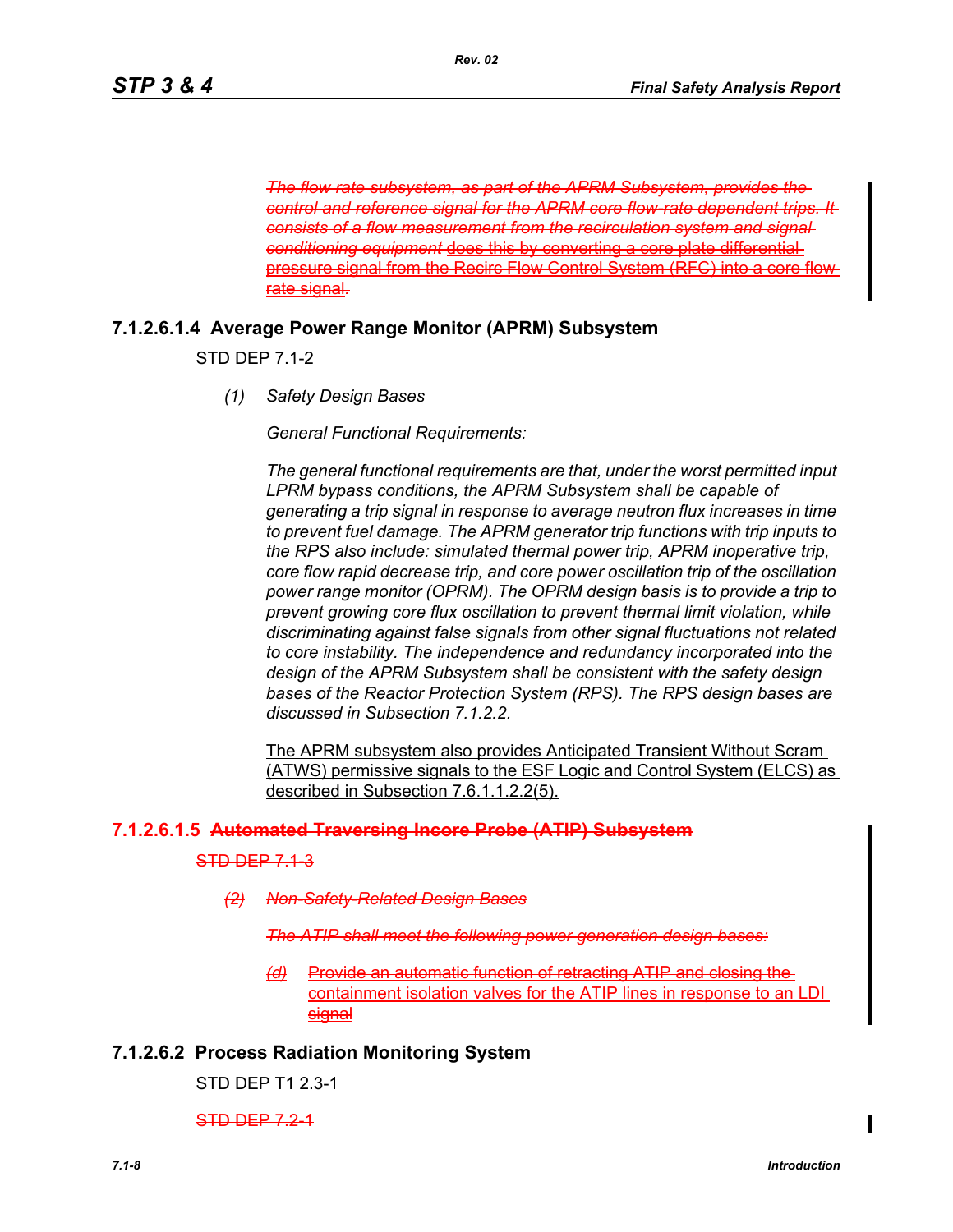## STD DEP 7.1-1

*(1) Safety Design Bases*

*General Functional Requirements:*

- *(d) Provide channel trip inputs to the RPS and LDS* to the system logic *on high radiation in the MSL tunnel area. If the protection system logic is satisfied, the following shall be initiated:* system will initiate shutdown of the mechanical vacuum pump and closure of the mechanical pump discharge line isolation valve.
	- *(i) Reactor scram.*
	- *(ii) Closure of the main steamline isolation valves.*
	- *(iii) Shutdown of the mechanical vacuum pump and closure of the mechanical pump discharge line isolation valve.*
- *(2) Non-safety-Related Design Bases*
	- *(e) Provide alarm annunciation signals to the main control room if alarm or trip levels are reached or the radiation monitoring subsystem becomes inoperative, and provide input to the offgas system when the radioactive gas concentration in the offgas system discharge is at or in excess of the restrictive concentration limit derived from Technical Specification* the Offsite Dose Calculation Manual *release rate limits and that discharge from the offgas system must be terminated.*

# **7.1.2.6.6 Containment Atmospheric Monitoring (CAM) Systems**

STD DFP T1 2 14-1

*(1) Safety Design Bases*

*General Functional Requirements:*

*Monitor the atmosphere in the inerted primary containment for radiation levels and for concentration of hydrogen and oxygen gases, primarily during post-accident conditions. Monitoring shall be provided by two independent safety-related divisional subsystems.* 

*Monitor continuously the radiation environment in the drywell and suppression chamber during reactor operation and under post-accident conditions.* 

*Sample and monitor the oxygen and hydrogen concentration levels in the drywell and suppression chamber under post-accident conditions, and also when required during reactor operation. The LOCA signal (low reactor water level or high drywell pressure) shall activate the system and place it into*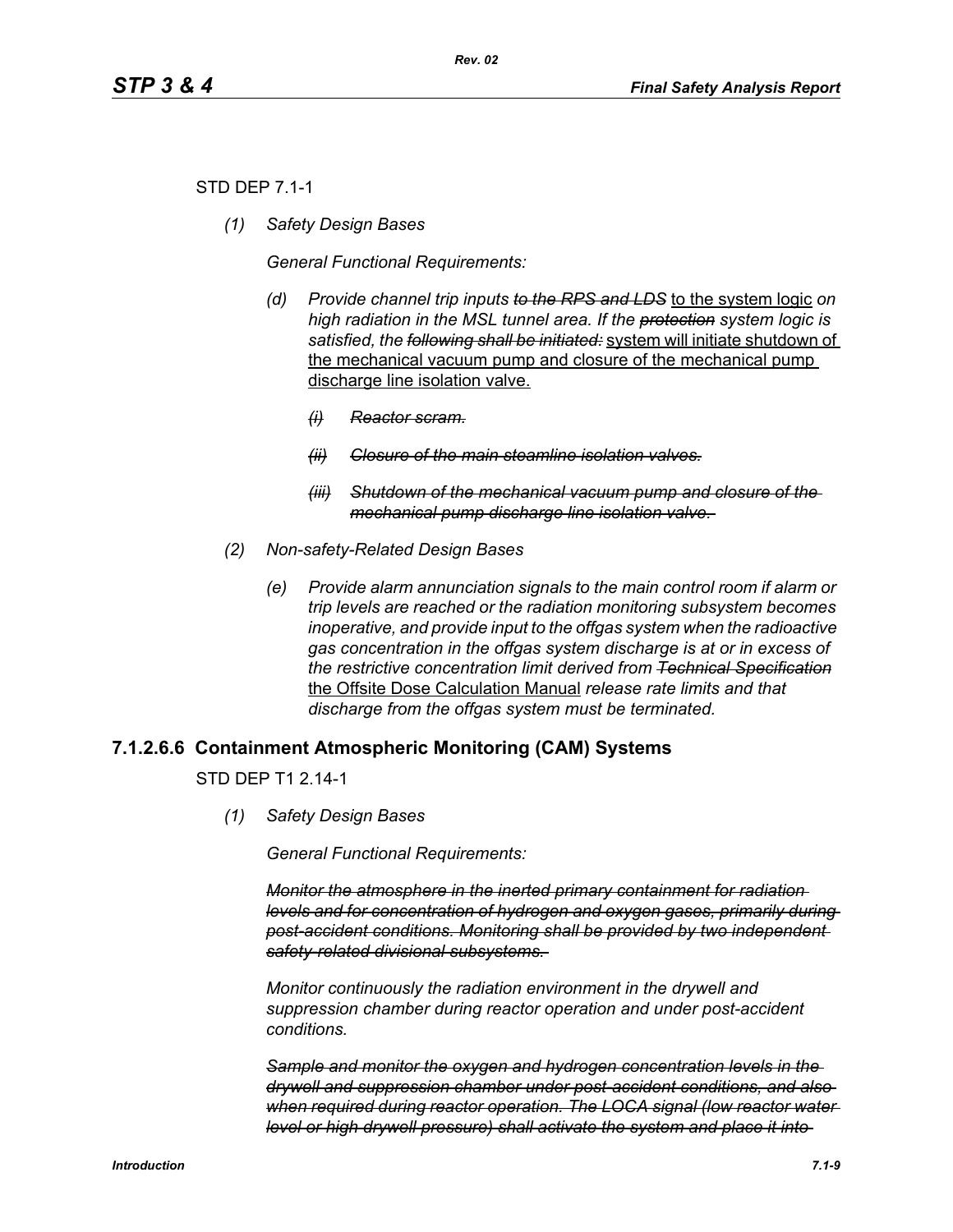*service to monitor the gaseous buildup in the primary containment following an accident.* 

*(2) Non-Safety-Related Design Bases*

*Separate hydrogen and oxygen gas calibration sources shall be provided for each CAM Subsystem for periodic calibration of the gas analyzers and monitors.* 

Monitor the atmosphere in the inerted primary containment for radiation levels and for concentration of hydrogen and oxygen gases, primarily during post-accident conditions.

Sample and monitor the oxygen and hydrogen concentration levels in the drywell and suppression chamber under post-accident conditions, and also when required during reactor operation. The loss of coolant accident (LOCA) signal (low reactor water level or high drywell pressure) shall activate the system and place it into service to monitor the gaseous buildup in the primary containment following an accident.

## **7.1.2.8 Independence of Safety-Related Systems**

STD DEP Admin

*(See Subsection 8.3.1.3 and 8.3.1.4* 8.3.3.6.2.*)*

## **7.1.2.9 Conformance to Regulatory Requirements**

#### **7.1.2.9.1 Regulation 10CFR50.55a**

STD DFP 18-1

*The only portion of 10CFR50.55a applicable to the I&C equipment is 10CFR50.55a(h), which requires the application of IEEE-*279603 *for protection systems (Subsection 7.1.2.11.1).*

## **7.1.2.10 Conformance to Regulatory Guides**

## **7.1.2.10.9 Regulatory Guide 1.105—Instrument Setpoints**

STD DEP 7.1-1

*The I&C systems are consistent with the requirements of Regulatory Guide 1.105*. The trip setpoint (instrument setpoint) and the analytical or design basis limit are contained in the Instrument Setpoint Summary Report. *The trip setpoint (instrument setpoint) allowance value (Tech Spec limit) and the analytical or design basis limit are all* The allowable values are contained and instrument setpoint margin methodology is described in the Technical Specifications (Bases in Chapter 16). *These parameters are all appropriately separated from each other based on instrument accuracy, calibration capability and design drift (estimated) allowance data. The setpoints are*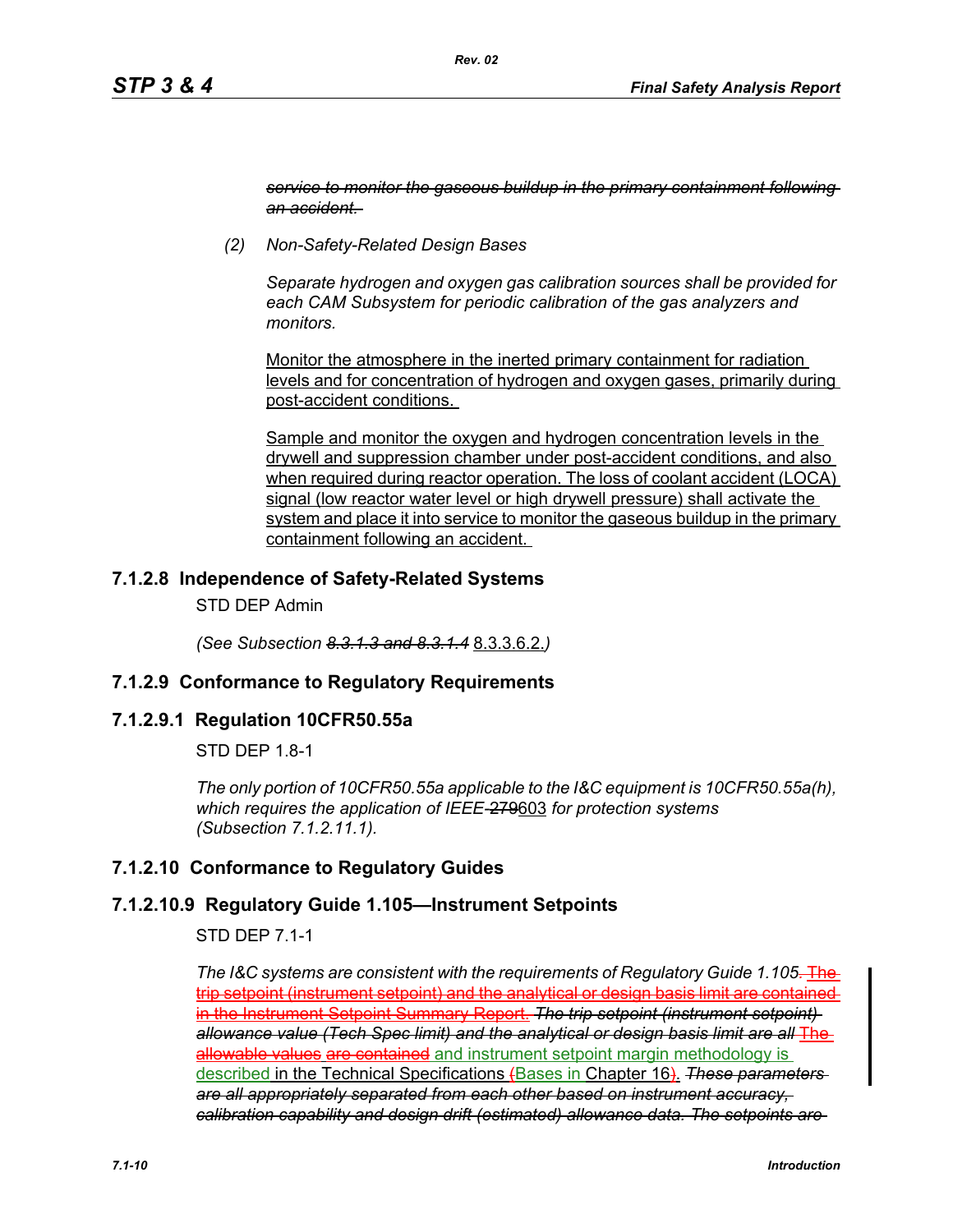*within the instrument best accuracy range. The established setpoints provide margin to satisfy both safety requirements and plant availability objectives.*

## **7.1.2.11 Conformance to Industry Standards**

 $STD$  DFP 1.8-1

## **7.1.2.11.1 IEEE-279—Criteria for Protection Systems for Nuclear Power Generating Stations IEEE-603—Standard Criteria for Safety Systems for Nuclear Power Generating Stations**

*All safety related systems are designed to meet the requirements of IEEE-*279603*. Clarifications of any of the provisions are discussed for hte applicable systems in the analysis portions of Sections 7.2, 7.3, 7.4,* and *7.6,* and 7.9S.

#### IEEE-603, Section 4, Safety System Designation

A specific basis is established to determine the design of each safety-related I&C system. This basis evolved from the identification of Design Basis Events (DBE) that are postulated in Chapter 15. The plant operating conditions and the safety analysis acceptance criteria applicable for each event are shown in Chapter 15. Credited systems, interlocks, and functions are evaluated for each DBE. Information provided for each design base item enables the detailed design of the system to be carried out. The number of sensors and their location, including spatial effects, is determined during this design basis analysis. The identification of variables are derived from the DBEs as well as the requirements for varied manual initiation and control of protective functions. Safety system design basis descriptions are included in the various sections of this Chapter.

#### IEEE-603, Sections 5, 6 and 7, Safety System Criteria

The safety-related systems are designed to maintain plant parameters within acceptable limits that are established by design basis events. This is done with precision and reliability meeting the requirements of IEEE-603. The scope of IEEE-603 includes safety-related I&C systems and is described in more detail in Sections 7.2 through 7.6 and 7.9. The safety-related I&C design conforms with IEEE-603 and has been qualified to demonstrate that all required performance requirements are met. Nonsafety-related systems generally are not required to meet any of the requirements of IEEE-603 with the exception of their independence from safety-related systems. The STP 3&4 safety-related I&C design descriptions related to IEEE-603, Sections 5, 6, and 7 requirements are provided below.

(1) Paragraph 5.1, Single Failure: The safety-related I&C systems are designed to ensure that safety-related functions required for design basis events (DBE) are performed in the presence of: (a) single detectable failure within safety-related systems concurrent with all non-detectable failures; (b) failures caused by the single failure; and (c) failures and spurious system actions that cause, or are caused by the design basis event, requiring the safety-related functions as identified in the applicable failure modes and effects analysis (FMEA).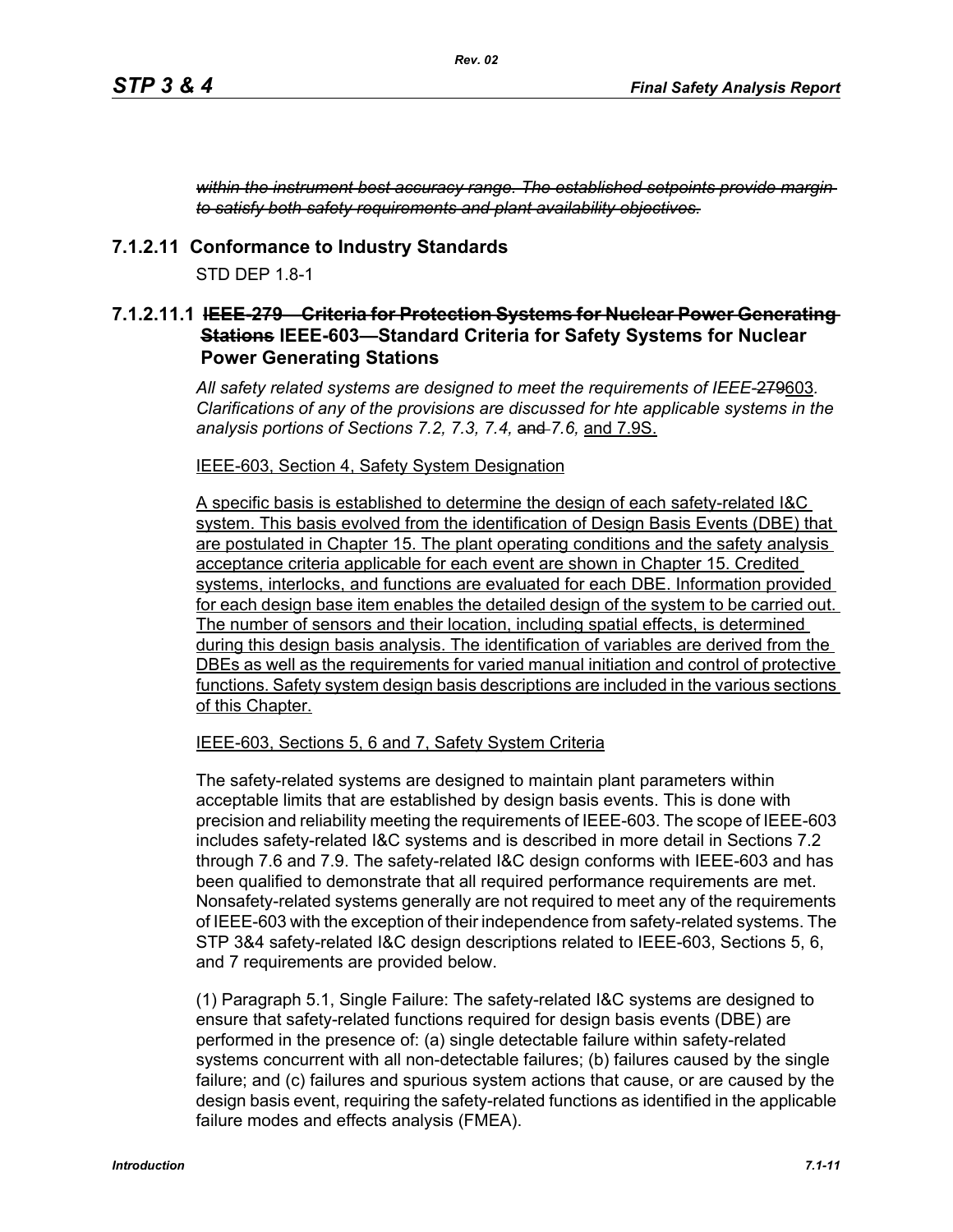*Rev. 02*

(2) Paragraphs 5.2 & 7.3, Completion of Protective Actions: The safety-related I&C systems are designed so that a) once initiated (automatically or manually), the intended sequence of the safety-related functions of the execution features continue until completion, and b) after completion, deliberate operator action is required to return the safety-related system to normal.

(3) Paragraph 5.3, Quality: A: safety-related I&C equipment is provided under the 10 CFR PArt 50 Appendix B quality program. This satisfies all applicable requirements of the following: 1) 10 CFR Part 50 Appendix B and 2) ANSI/ASME NQA-1. The safetyrelated digital I&C software and/or firmware conform with the quality requirements of IEEE 7-4.3.2.

(4) Paragraph 5.4, Equipment Qualification: The safety-related I&C equipment is designed to meet its functional requirements over the range of environmental conditions for the area in which it is located. The equipment is designed to meet the equipment qualification requirements set forth by this criterion.

(5) Paragraph 5.5, System Integrity: The safety-related I&C systems are designed to demonstrate that the safety system performance is adequate to ensure completion of protective actions, over a range of transient and steady state conditions, as enumerated in the design basis.

(6) Paragraph 5.6, Independence: For the safety-related I&C systems, there is physical, electrical, and commmunication independence between redundant portions of safety-related systems and between safety-related systems and nonsafety-related systems, as discussed in the applicable Sections.

(7) Paragraph 5.7, Capability for Test & Calibration: The safety-related I&C systems are designed with the capability to have their equipment tested and calibrated while retaining their capability to accomplish their safety functions.

(8) Paragraph 5.8, Information Displays: The information display design is discussed in Chapter 18. This design process includes the necessary steps to ensure compliance with regulatory requirements and the guidance provided in RG 1.47 for bypass and inoperable status indication and in RG 1.97 for accident monitoring instrumentation as discussed in Section 7.5.

(9) Paragraph 5.9, Control of Access: The safety-related I&C systems have features that facilitate the administrative control of access to safety-related system equipment.

(10) Paragraph 5.10, Repair: The safety-related analog and digital based I&C systems are designed to allow the timely recognition of malfunctioning equipment location to allow the replacement, repair and/or adjustment. Self-diagnostic functions and periodic testing will identify and locate the failure of hte component. Individual bypassing allows the failed component equipment to be replaced or repaired on-line without affecting the protection function.

(11) Paragraph 5.11, Identification: Safety-related I&C equipment conforms with the identification requirements of this criterion. Safety-related equipment is distinctly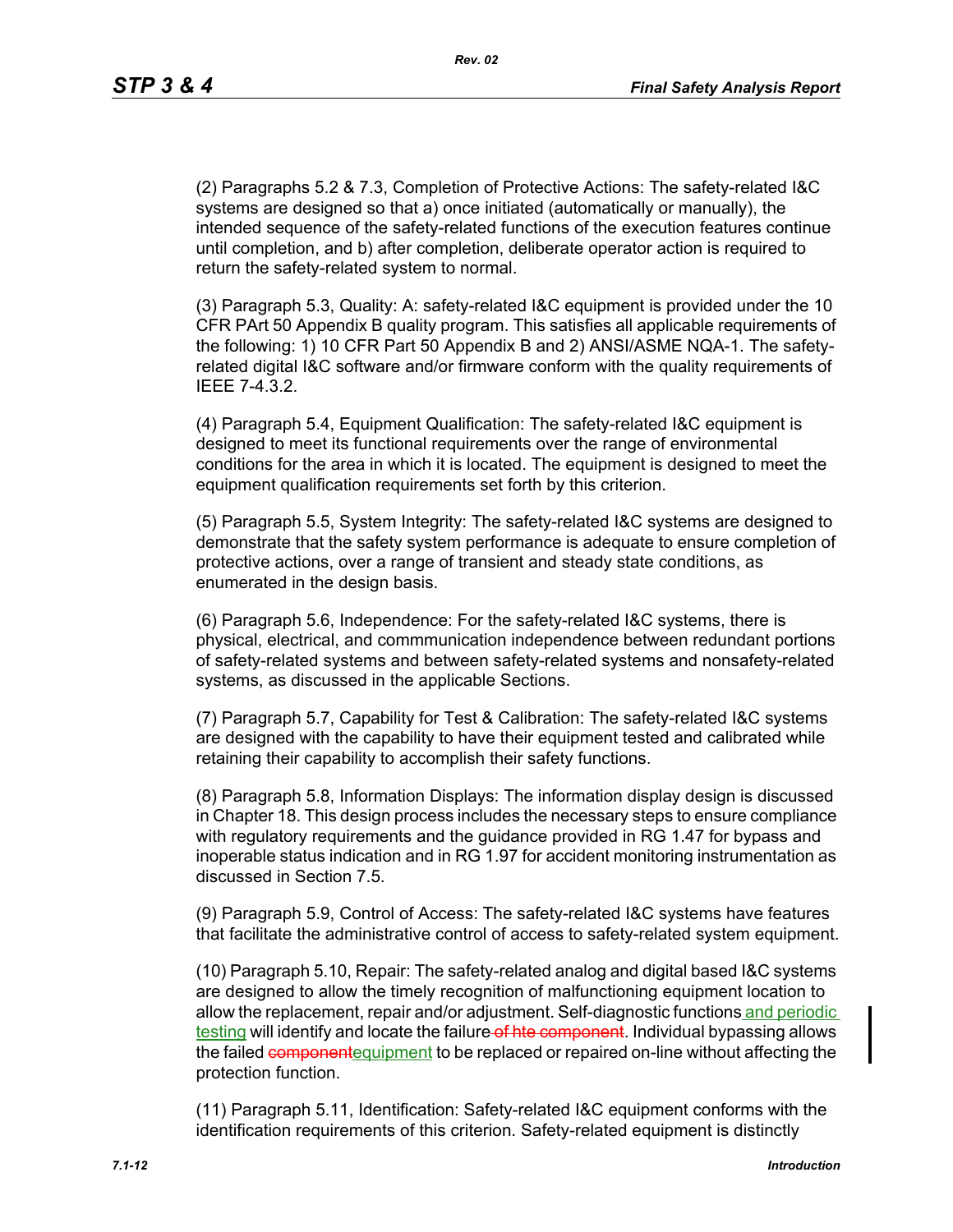marked for each redundant portion of a system with identifying markings. Hardware components or equipment units have an identification label or a nameplate. For digital platforms, versions of computer hardware, software and/or firmware are distinctly identified. Proper configuration management plans are implemented as a way to formalize this identification process.

(12) Paragraph 5.12, Auxiliary Features: STP 3&4 safety-related I&C system auxiliary supporting features satisfy the requirements of this criterion where applicable. For example, power supply and HVAC are key auxiliary supporting systems that satisfy the applicable requirements of IEEE-603. Other key auxiliary features are designed such that these components will not degrade the safety-related I&C systems below an acceptable level.

(13) Paragraph 5.13, Multi Unit Stations: The safety-related I&C systems meet the requirements of GDC 5, Sharing of structures, systems and components. The capability to simultaneously perform required safety functions in both Units is not impaired by interactions between Units.

(14) Paragraph 5.14, Human Factors Considerations: Human factor scenarios are considered throughout all stages of the design process. Detailed information regarding these considerations can be found in Chapter 18.

(15) Paragraph 5.15, Reliability: The degree of redundancy, diversity, testability, and quality of the STP 3&4 safety-related I&C design adequately addresses the functional reliability necessary to perform its safety protection functions. As stated above, the safety-related I&C equipment is provided under an Appendix B quality program.

(16) Paragraphs 6.1 and 7.1, Automatic Control: The safety-related I&C systems provide the means to automatically initiate and control the required safety-related functions.

(17) Paragraphs 6.2 and 7.2, Manual Control: The safety-related I&C systems have features in the main control room and remote shutdown system to manually initiate and control the automatically initiated safety-related functions at the division level.

(18) Paragraph 6.3, Interaction between the Sense and Command Features and Other Systems: The safety-related I&C systems meet the independence and separation requirements such that nonsafety-related systems failures will not affect of prevent any safety-related protection function. The normal communication path is one-way such that the safety-related systems will only broadcast to nonsafety-related systems and not vice versa. There is limited nonsafety-related communication under programmatic control to safety-related systems as discussed in Section 7.9S.

(19) Paragraph 6.4, Derivation of System Inputs: To the extent feasible, the protection system inputs are derived from signals that directly measure the designated process variables.

(20) Paragraph 6.5, Capability for Testing and Calibration: The operational availability of the protection system sensors can be checked by perturbing the monitored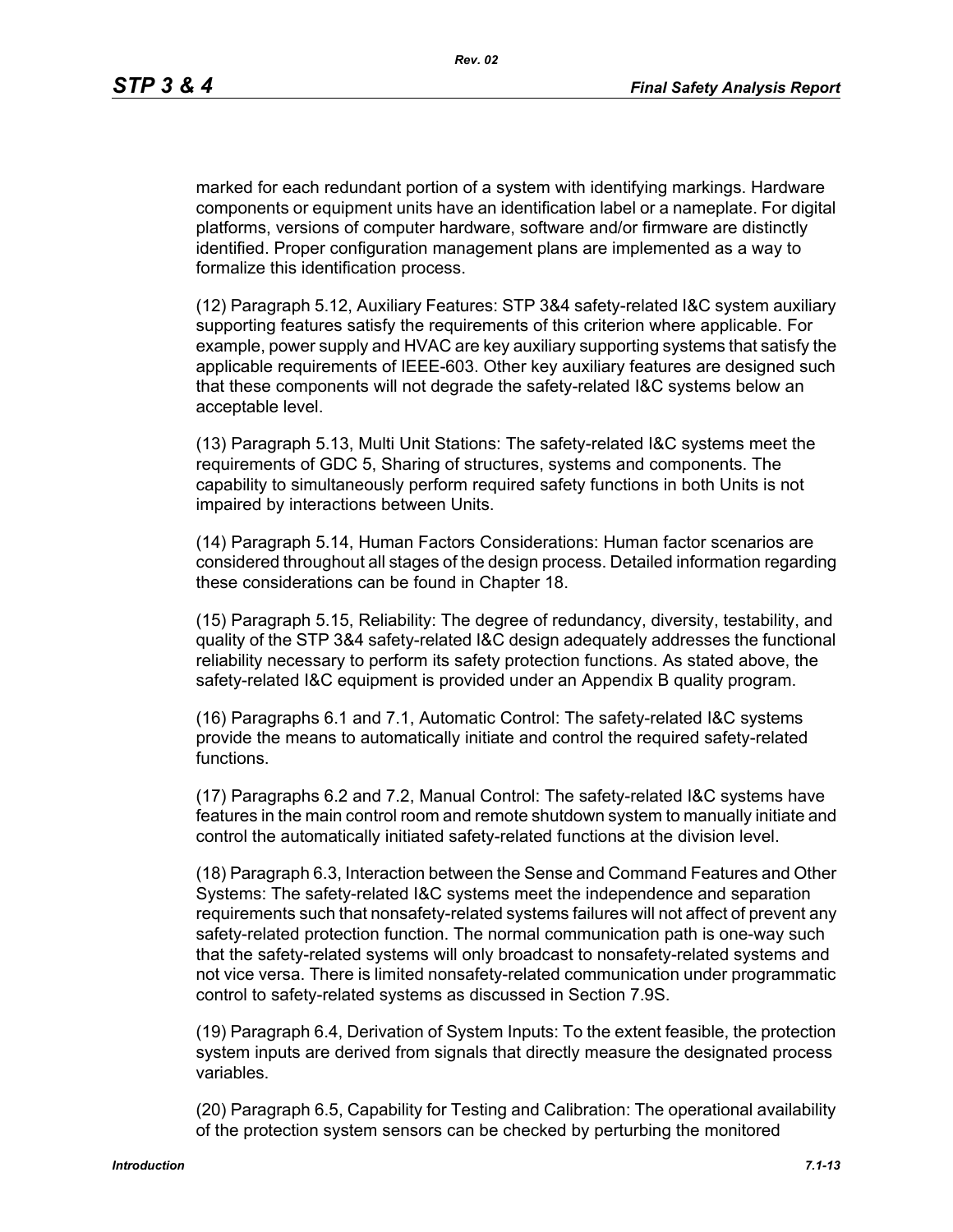variables, by cross-checking between redundant channels that have a known relationship with each other, and that have read-outs available, or introducing and varying and substitute input to the sensor of hte same nature as the measured variable. When one channel is placed into maintenance bypass mode, the condition is alarmed in the MCR and actuation logic capability is maintained to ensure the continued availability of all protective actions. Most sensors and actuators are designed to provide actual testing and calibration during power operation.

(21) Paragraphs 6.6 and 7.4, Operating Bypasses: The safety-related I&C systems automatically prevent the activation of an operating bypass whenever the applicable permissive conditions for an operating bypass are not met, and remove activated operating bypasses if the plant conditions change so that an activated operating bypass is no longer permissible.

(22) Paragraphs 6.7 and 7.5, Maintenance Bypasses: The safety-related I&C systems are capable of performing their safety-related functions when on division is in maintenance bypass.

(23) Paragraph 6.8, Setpoints: STP 3&4 safety-related instrument setpoints are determined by a methodology that follows the guidance contained in the STP 3&4 setpoint methodology program. This methodology uses STP 3&4 plant specific analyses to ensure that characteristics such as range, accuracy, and resolution of the instruments meet the performance requirements assumed n the safety analyses in Chapter 15. The response times of the I&C systems are assumed in the safety analyses and verified by STP 3&4 surveillance testing or system analyses.

The power source design requirements for the safety-related I&C systems are discussed in Chapter 8.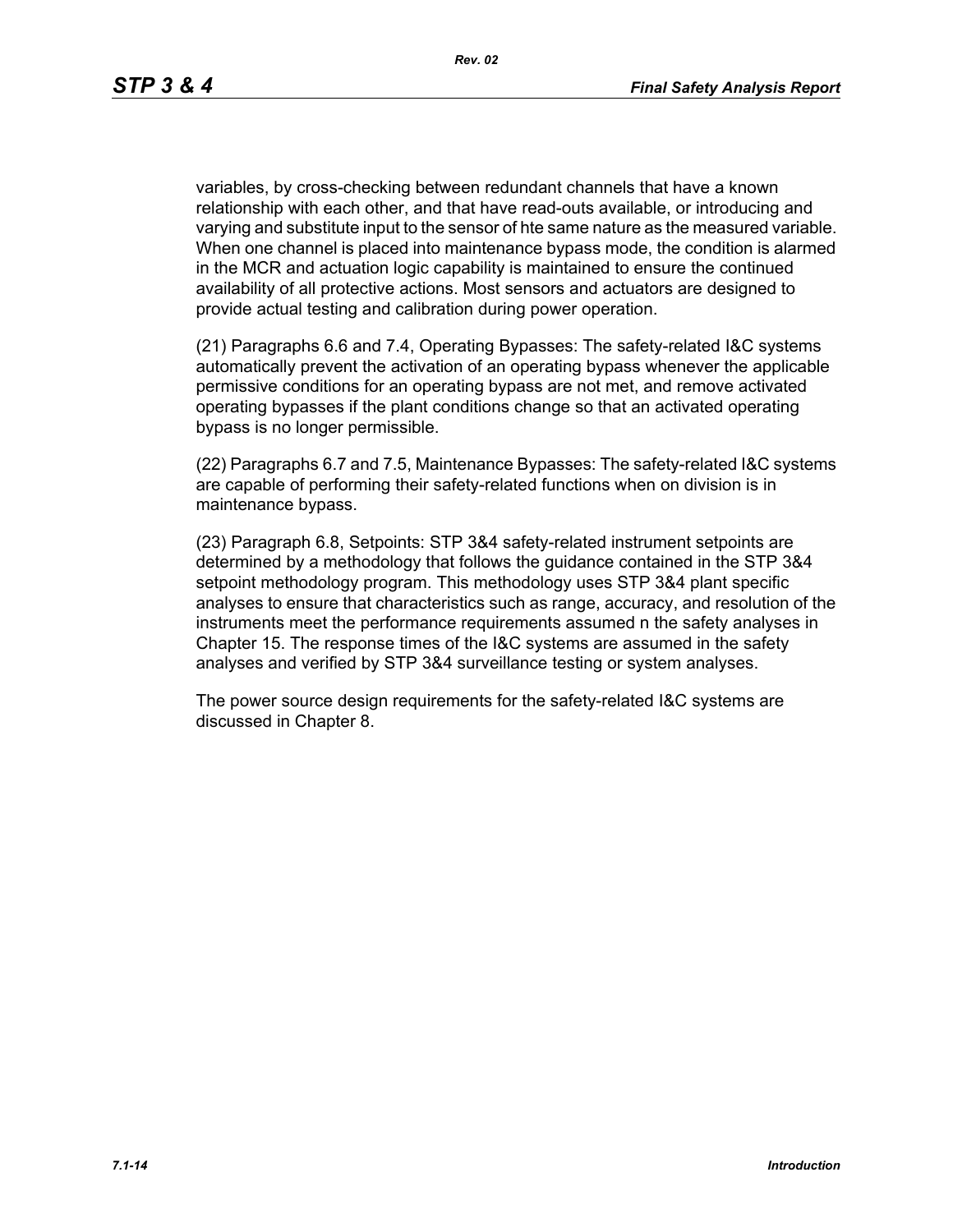| I & C System                            | <b>GESSAR II Design</b>                     | <b>ABWR Design</b>                                                                                 |
|-----------------------------------------|---------------------------------------------|----------------------------------------------------------------------------------------------------|
| General                                 | Hard wired sensor interfaces.               | Multiplexed Networked sensor interfaces.                                                           |
| Flammability<br>Control System:         | Part of combustible gas control system.     | Independent system. This system deleted                                                            |
| <b>Standby Gas</b><br>Treatment System: | Redundant active and passive<br>components. | Redundant active components; single filter-<br>train.two filter trains, two separate<br>divisions. |

**Table 7.1-1 Comparison of GESSAR II and ABWR I&C Safety Systems**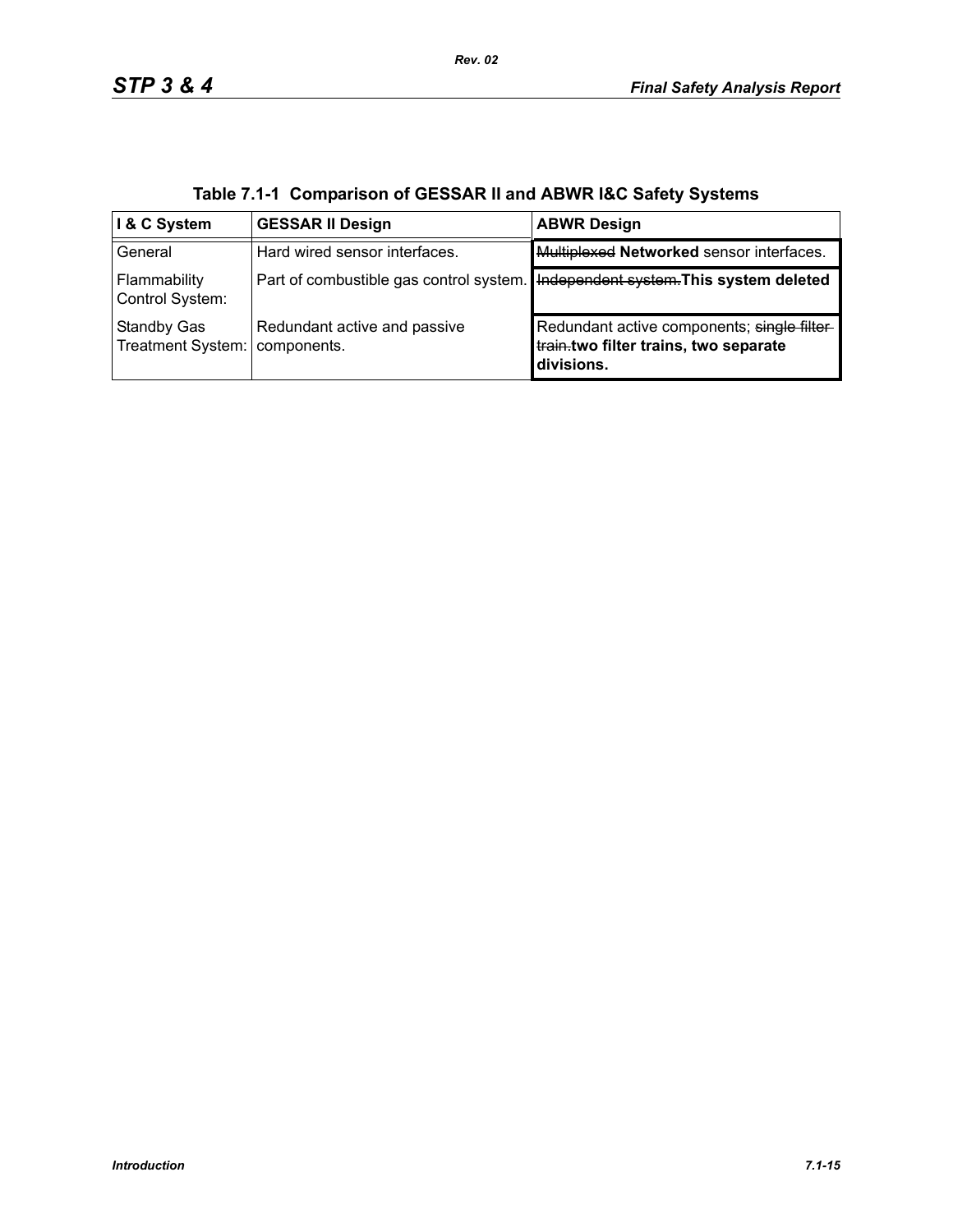

*Introduction* 

Introduction

*STP 3 & 4*